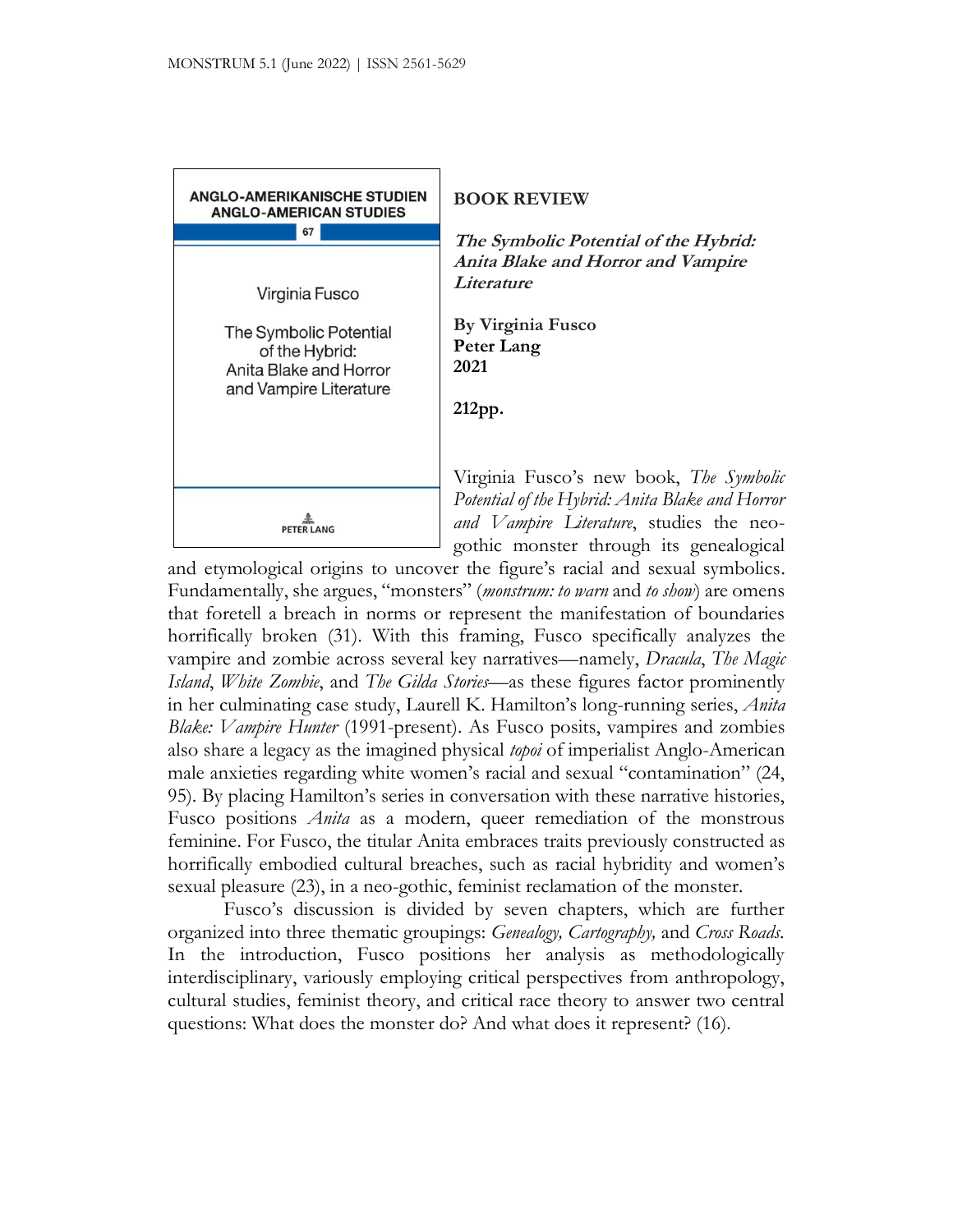In *Genealogy*, Fusco examines contemporary monstrosity (as exemplified with *Anita*) as a reformation of nineteenth and twentieth-century monster tropes. With the first chapter, "Navigating Gothic Monstrosity," Fusco contrasts two modes of interpretation: the *bio-political*, as informed by Michel Foucault's construction of power/knowledge as normativity, and *liminality*, adapted from Victor Turner's theoretical model of conventional rites of passage (31). Here, Fusco suggests that monstrous figurations reveal the limitations of normativity, as their physical and behavioural ambiguities and contradictions inherently oppose socially accepted norms and hegemonic discourses; in other words, monsters are bodies in resistance. Depicted as frightening in nineteenth and early twentieth-century narratives, Fusco later repositions the resistant monstrous body as emancipatory in *Anita.* 

In "Genealogy of Desire," Fusco utilizes Edward Said's foundational work on Orientalism to analyze *Dracula* as an allegory for Britain's dying empire, focusing on Jonathan Harker's colonialist travelogues and Lucy Westenra as the vulnerable West (Westenra) corrupted by the racialized Other, Dracula. Fusco offers a compelling reading of Lucy and Mina Murray's friendship, suggesting that its homoeroticism deepens Lucy's characterization as Fallen Woman and Mina's as a dangerously independent New Woman (a proto-feminist archetype), who is ultimately "saved" by avoiding lesbianism and accepting heteronormative rites (becoming a dutiful wife and mother) (74).

The focus shifts from vampires to zombies in "Genealogy of Fear," in which Fusco explains that the figures share a cultural gene in Anglo-American imperialism. Fusco insightfully stresses the zombie's origins in slavery and white patriarchal imaginings, influences seen in William Seabrook's novel, *The Magic Island* (1929), and the United Artists film, *White Zombie* (1932)*.* As articulated in this chapter, zombie narratives generate and reinforce white supremacist treatments of Black cultures and bodies as Othered vessels to be seduced, consumed, conquered, and feared—but never understood or humanized (93).

*Cartography* is foregrounded in Rosi Braidotti's definition of the term as "a way of embedding critical practice in a specific situated perspective, avoiding universalistic generalisations and grounding it so as to make it accountable" (qtd. in Fusco 103). Fusco situates her critical perspective in "Playing in the Dark," studying Jewelle Gomez's 1991 novel, *The Gilda Stories*, as a pivotal departure from *Dracula*'s legacy of subaltern racial Others and "corruptive" homoeroticism. In a revealing contrast, Fusco positions Gilda as the inverse Dracula; for Fusco, she is a vampire with a narrative voice and humanity whose Black lesbianism radically rejects the Gothic canon's historical perpetuation of patriarchal white supremacy. Instead, *Gila* reclaims the monster-lesbian as an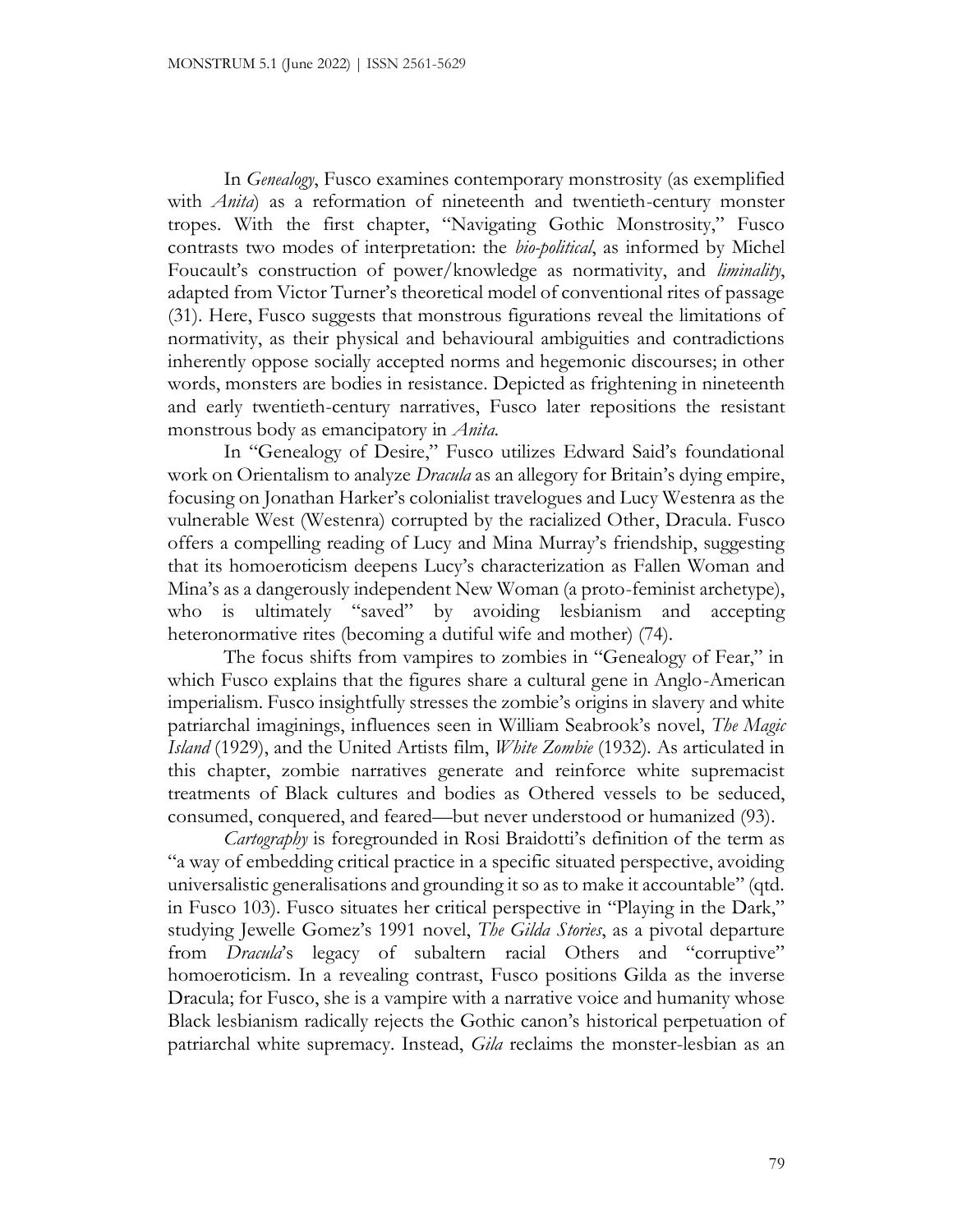emancipatory figure of community and affection, subverting the genre's earlier depiction of vampiric queerness as socially destructive (107).

In the final section, *Cross Roads*, Fusco studies Hamilton's *Anita* series as another feminist disruption of monstruous narrative tropes, particularly racial hybridity and "deviant" female sexuality. *Anita*'s titular protagonist is a vampire hunter and necromancer who, through her adventures (sexual and otherwise) gains supernatural powers from vampires, werewolves, wereleopards, and myriad other creatures (125). Fusco's reading suggests that Anita, who is *mestiza* (she has Mexican and German heritage), embodies the blending of physical and cultural boundaries that have generically signified monstrosity, like metaphorical miscegenation (131-32). However, Fusco notes that Hamilton still perpetuates colonialist anxieties; some characters, like the dark-skinned, Voodoo-practicing, Spanish-speaking Dominga, are vilified by their racialization, while Anita, who is Christian, light-skinned, and Anglophone, is the model assimilated minority (134). Thus, *mestiza* Anita demonstrates that the metaphorical hybrid figure is acceptable, so long as they are predominantly characterized by the normative (i.e., white) side of their identity. Notably, though Anita is socially Othered, she is a human who polices monsters; further discussion is needed to situate Anita within Fusco's core analysis of literal monsters, like vampires and zombies.

Fusco discusses the series' engagement with gender performance in her sixth chapter, "The Remake of the Beasty Boys," in which she applies Élisabeth Badinter's framework of the Hard Man/Soft Man/Androgyne masculine archetypes to Anita's primary love interests: werewolf Richard and vampire Jean Claude (135-36). For Fusco, Richard is the Hard Man, strong, decisive, yet controlling and violent (153). Conversely, Jean Claude—the androgyne—is an ambiguous figure who embodies the positive masculine traits of the Hard Man (wealthy, a satisfying lover) while rejecting the negative (masculinity based on the subjugation of the feminine). Fusco uses Jean Claude to exemplify the vampire's ability to fluidly embody masculinity and femininity, ultimately transcending heteronormative boundaries (158). Further, Fusco intriguingly questions whether the popularity of Hamilton's series with female readers is due to its alternative vision of an ideal partner—one who exists outside rigid gender constructs (162).

With "Let's Talk About Sex, Baby," Fusco contextualizes her analysis of the series' sexual politics through Andrea Dworkin and Patrick Califia's contrasting views in the 1970s and 1980s feminist sex wars, ultimately aligning *Anita* with Califia's sex-positivity. In *Intercourse* (1987), notes Fusco, Dworkin reads *Dracula* as another representation of rape as the only possible physical interaction between men and women, specifically drawing parallels between